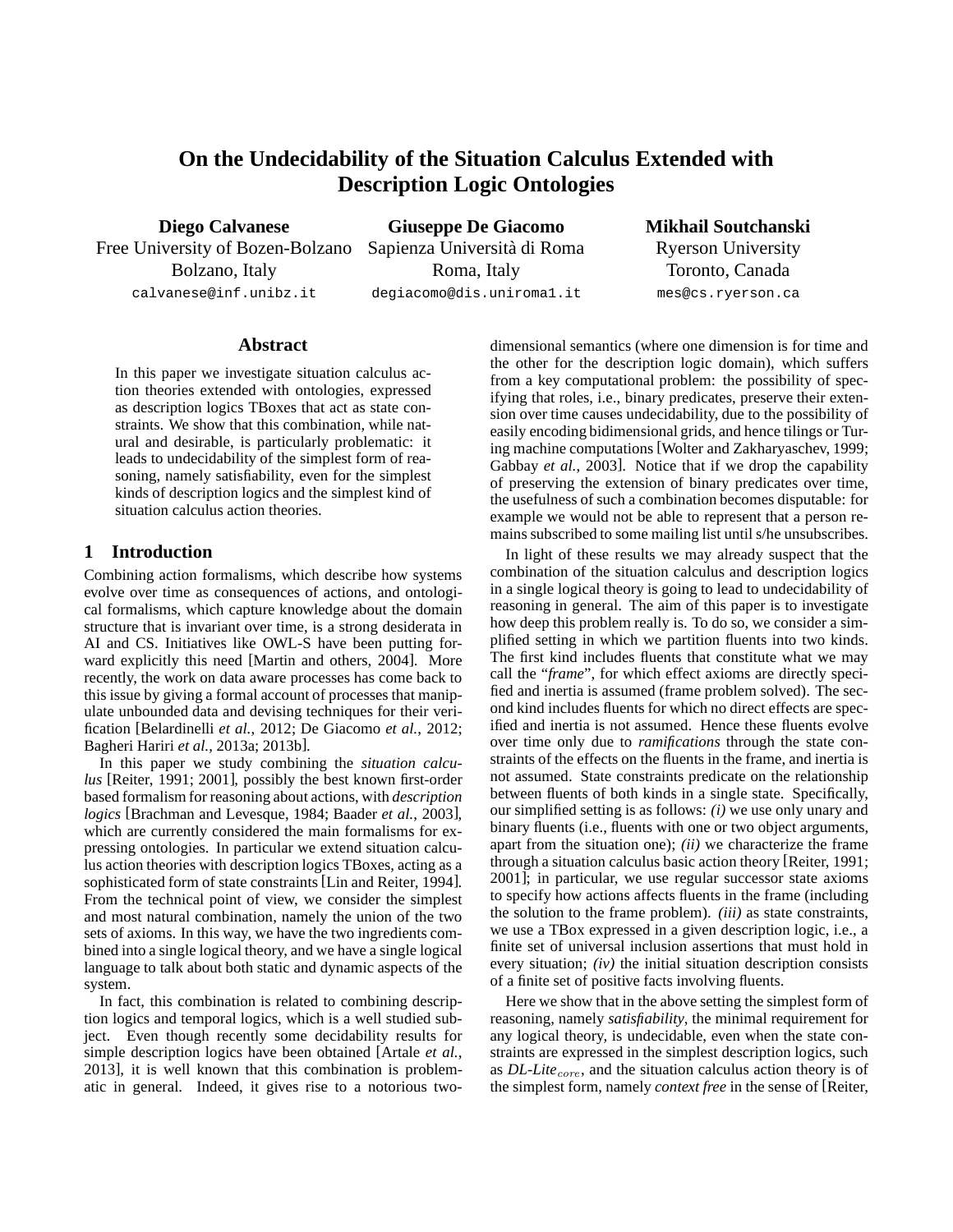1991] and *local effect* [Vassos *et al.*, 2008]. This contrasts, on the one hand, with the fact that, without state constraints, since the initial situation description consists only of a finite set of positive facts, satisfiability trivially holds [Reiter, 2001]; and, on the other hand, with the fact that, if one considers the initial situation description as an ABox, the decidability of satisfiability of such ABox with any TBox is guaranteed in all description logics [Baader *et al.*, 2003]. Naturally, undecidability of satisfiability implies that all other typical tasks in reasoning about action, such as projection, executability of actions, verification, etc. are also undecidable.

Interestingly, sometimes state constraints can be compiled into the basic action theory itself [Lin and Reiter, 1994; Lin, 1995; Lin and Soutchanski, 2011]. In light of the good computational properties of description logics, one might hope that the compilation approach could be applied also in our setting to get computational effectiveness. But the very result of undecidability of satisfiability implies that this is not the case. Indeed, the basic action theory resulting from the compilation, besides the standard (though possibly complex) successor state axioms, would also contain a new initial situation description. Satisfiability would depend only on the latter, so by our undecidability result such initial situation description could not consist of a description logic knowledge base, since these are always decidable.

The negative results we obtained, even under extreme simplifying restrictions, indicate the need of alternative forms of combinations, strengthening some of the proposals in literature, which, although may look more ad-hoc, guarantee decidability or better computational behavior. We come back to this point in the conclusion.

The rest of the paper is organized as follows. After some preliminaries (Sec. 2), we show by a simple reduction from tiling, that satisfiability of basic action theories extended with ALC TBoxes is undecidable (Sec. 3). Then we strenghten the result to the simplest description logic of the  $AL$  family (Sec. 4). Finally, by resorting directly to a reduction from the halting problem of Turing machines, we show undecidability also for the simplest logics in the lightweight description logics families  $DL\text{-}Like$ , and  $\mathcal{EL}$ , even if the action theory is local effects and context free (Sec. 5). A short discussion concludes the paper (Sec. 6).

## **2 Preliminaries**

**Situation Calculus.** The situation calculus [Reiter, 1991; 2001] is a multi-sorted predicate logic language for axiomatizing dynamic systems with sort *actions*, sort *situations* and sort *objects*. *Actions*  $\alpha_i(\vec{x})$  are first-order (FO) terms built from an action function symbol  $\alpha_i$  and a possibly empty tuple  $\vec{x}$  of object arguments. *Situations* are first-order terms denoting states resulting from sequences of actions. The constant  $S_0$  denotes the *initial situation*, namely the empty action sequence, and function  $do(a, s)$  denotes the next situation resulting from executing action a in situation s. *Objects* are first-order terms other than actions and situations. *Fluents* are relations whose values may vary between situations (we do not consider functional fluents). A fluent is denoted by a predicate symbol whose last argument has the sort *situation*.

A *basic action theory* (BAT) D is a set of five classes of axioms to model actions and their effects [Reiter, 2001] described below. In axioms, all free variables (they start with lower roman case letters) including object variables  $\vec{x}$ , situation variable  $s$ , and a variable  $a$  of sort action are taken to be ∀-quantified at the front.

*Foundational axioms for situations.* These are domain independent second-order axioms that characterize situations[Reiter, 2001].

*Unique name axioms (UNA).* The actions of the domain and the object constants are pairwise unequal.

*Action precondition axioms.* For each action  $\alpha(\vec{x})$ , there is one axiom of the form  $Poss(\alpha(\vec{x}), s) \equiv \Pi_{\alpha}(\vec{x}, s)$ , where  $Poss(\alpha(\vec{x}), s)$  is a special predicate that denotes that the action  $\alpha(\vec{x})$  is executable in situation s, and the condition  $\Pi_{\alpha}(\vec{x}, s)$  is a formula *uniform* in s, i.e., such that s is the only situation term, with the other free variables among  $\vec{x}$  at most, and where Poss cannot occur.

*Successor state axioms (SSAs).* For each fluent  $F(\vec{x}, s)$  (in the BAT), there is an axiom of the form

$$
F(\vec{x}, do(a, s)) \equiv \gamma_F^+(\vec{x}, a, s) \lor (F(\vec{x}, s) \land \neg \gamma_F^-(\vec{x}, a, s))
$$

where  $\gamma_F^+(\vec{x}, a, s), \gamma_F^-(\vec{x}, a, s)$  are formulas uniform in s. with free variables among  $\vec{x}$ ,  $\vec{a}$ , and  $\vec{s}$  at most. This SSA defines the value of F in the next situation  $do(a, s)$  in terms of what holds in the current situation s. Each formula  $\gamma_F^+(\vec{x}, a, s)$  (resp.,  $\gamma_F^-(\vec{x}, a, s)$ ) is a finite disjunction of

$$
\exists \vec{y} \left( a = \alpha_i(\vec{t}, \vec{y}) \land \psi_i(\vec{x}, \vec{y}, s) \right) \tag{1}
$$

for some action term  $\alpha_i(\vec{t}, \vec{y})$  and some situation calculus formula  $\psi_i(\vec{x}, \vec{y}, s)$  uniform in s, called a *context condition*, all of whose free object variables are at most among  $\vec{x}, \vec{y}$ . All object variables  $\vec{t}$  are included in  $\vec{x}$ , and  $\vec{y}$  are the new variables not included in  $\vec{x}$ , if any. If the context condition is situation independent, e.g.,  $\psi_i(\vec{x}, \vec{y}, s)$  is a boolean combination of equalities between variables from  $\vec{x}, \vec{y}$ , then an action  $\alpha_i(\vec{t}, \vec{y})$ has an unconditional effect on a fluent F. In the SSA for the fluent  $F$ , if all actions have unconditional effects on  $F$ , then this SSA is called *context-free*. When all SSA are contextfree, the BAT is said to be context-free. Here, we consider the original variant of context-free SSAs [Reiter, 1991]:

$$
Poss(a, s) \rightarrow (F(\vec{x}, do(a, s)) \equiv
$$
  

$$
\bigvee_i \exists \vec{y}(a = \alpha_i(\vec{t}, \vec{y})) \vee (F(\vec{x}, s) \wedge \bigwedge_j \neg \exists \vec{y}(a = \alpha_j(\vec{t}, \vec{y})))
$$

where the SSA specifies the extension of  $F$  in the situation resulting from executing action  $a$  in  $s$ , only if  $a$  is indeed executable in s according to its precondition axiom.

When in Formula (1) above, the variables  $\vec{t}$  in  $\alpha_i(\vec{t}, \vec{y})$  include all of the arguments  $\vec{x}$  of the fluent on the left hand side of a generic SSA, we say that this action  $\alpha_i$  has a *local effect* on the fluent F because  $\alpha_i$  can change the fluent only at the single tuple of object constants, which is used to instantiate arguments of the action, [Vassos *et al.*, 2008]. Notice that, an action with non-local effects can change a fluent at infinitely many object elements, in general. When all actions have only local effect, the BAT is said to be local effect.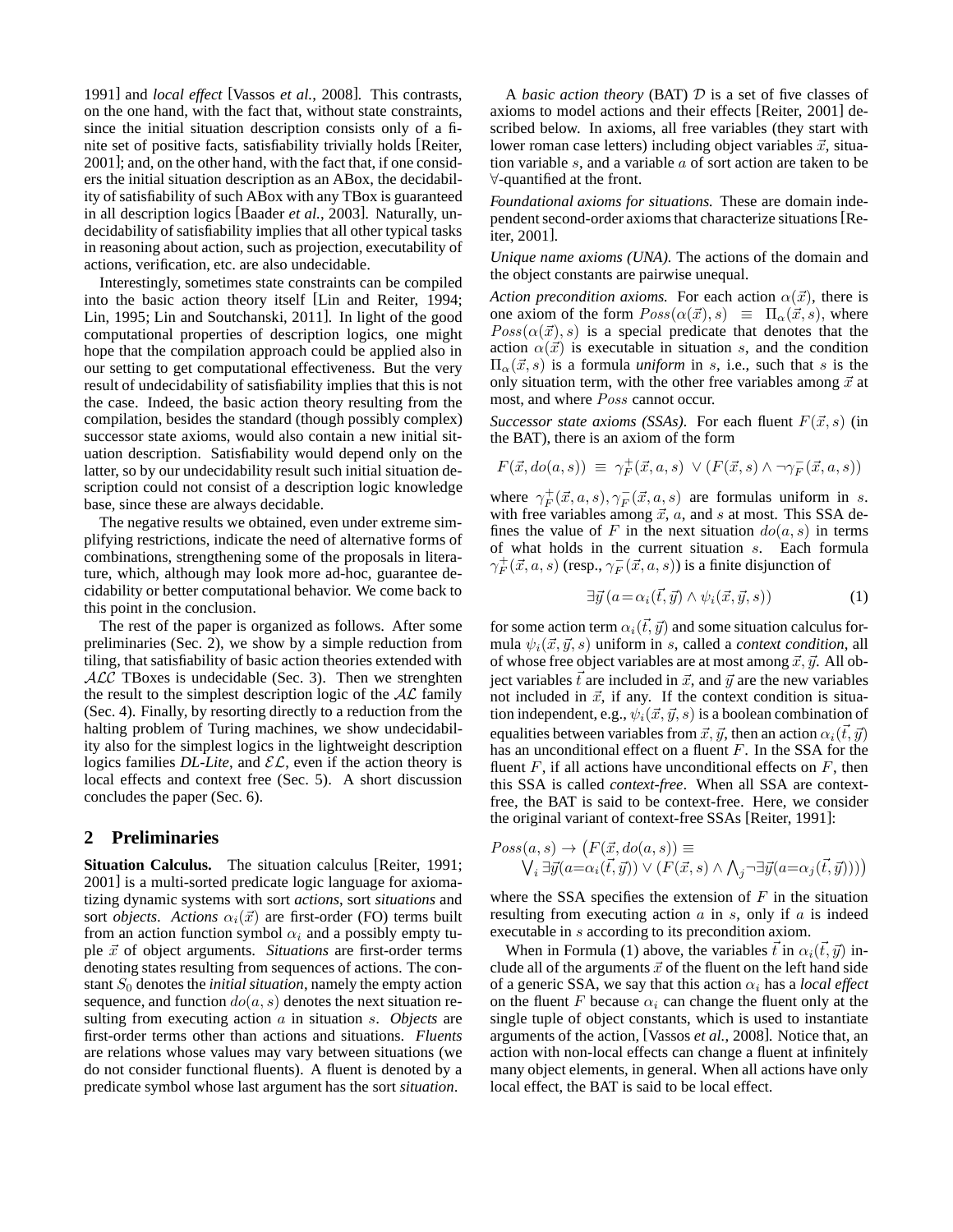*Initial situation description.* A set of logical formulas uniform in  $S_0$ . It specifies the values of all fluents in the initial state. In particular in this paper we will consider  $\mathcal{D}_{S_0}$  to be constituted by a finite set of positive facts, i.e., ground atomic formulas (under open-world assumption). Notice that because of the form of basic action theories, if the axioms constituting the initial situation description (together with UNA) are satisfiable (and this is always the case, when such a description amounts to a finite set of positive facts) then the entire action theory is satisfiable [Reiter, 2001].

**Description Logics TBoxes.** Description logics (DLs) [Baader *et al.*, 2003] are formalisms for representing knowledge on a domain of interest that is invariant over time, in terms of individuals denoting objects, concepts denoting sets of objects, and roles denoting binary relations between objects. In DLs, starting from countably infinite, mutually disjoint sets of *concepts names* (denoted by A) and *roles names* (denoted by  $P$ ), we construct complex concept and role expressions (or simply, *concepts* C and *roles* R) by inductively applying constructors that depend on the DL in question.

A DL *TBox* is constituted by a finite set of *(general) concept inclusions* of the form  $C \subseteq C'$ , whose form again depends on the DL. Notice that we allow inclusions to be cyclic, e.g.,  $\exists parent \sqsubseteq Person$ ,  $\exists parent^{-} \sqsubseteq Person$ , and  $Person \sqsubseteq \exists parent$  which type the parent role on both components with Person, and express that every person has a parent. This is required in virtually all ontology-based and conceptual modeling applications: e.g., it is needed to capture UML Class Diagrams or ER Schemas [Baader *et al.*, 2003]. 1

In this paper we focus mainly on the DLs  $ALC$ ,  $\mathcal{EL}_\perp$ , and  $DL\text{-}Life_{core}$ . In  $ALC$ , roles are just names P, and concepts are formed according to the syntax:

$$
C ::= A \mid \neg C \mid C \sqcap C \mid C \sqcup C \mid \forall P.C \mid \exists P.C.
$$

IN fact  $C \sqcup C'$  is equivalent to  $\neg(\neg C \sqcap \neg C')$ , and  $\forall P.C$ to ¬∃P**.**¬C. An ALC TBox consists of concept inclusions between arbitrary ALC concepts.

In the *DL-Lite* family [Calvanese *et al.*, 2007; 2013], a role R is either a role name P or an inverse role  $P^-$ , while a concept  $C$  is either a concept name  $A$ , or the projection of a role P on its first, ∃P**.**⊤ written ∃P, or second, ∃P <sup>−</sup>**.**⊤ written ∃P<sup>-</sup>, component. A *DL-Lite*<sub>core</sub> TBox is a set of concept inclusions of the form  $C \sqsubseteq C'$  or  $C \sqsubseteq \neg C'$ , where  $C$ and C ′ are *DL-Lite* concepts. Notice that in *DL-Lite* negation is used just to express disjointness.

In the EL family [Baader *et al.*, 2008], roles are names, and concepts obey the syntax  $C ::= A \mid C \sqcap C \mid \exists P.C.$  An  $\mathcal{EL}_\perp$ TBox consists of concept inclusions of the form  $C \subseteq C'$ ,  $C \sqsubseteq \bot$ , dom $(P) \sqsubseteq C$ , or ran $(P) \sqsubseteq C$ , where  $C, C'$  are  $\mathcal{EL}$ concepts,  $\perp$  denotes the empty concept, dom(P) denotes the range of role P (i.e.,  $\exists P$ ), and ran( $\overline{P}$ ) its range (i.e.,  $\exists P^-$ ).

We observe that *DL-Lite*<sub>core</sub> is a fragment of the variant of *DL-Lite* corresponding to the OWL 2 QL profile of OWL 2, and that  $\mathcal{EL}_{\perp}$  is a fragment of  $\mathcal{EL}^{++}$ , the DL corresponding to the OWL 2 EL profile [Motik and others, 2012].

The semantics of DLs is based on first-order *interpretations*. In fact, one can provide a translation function  $\pi_x$ that translates an atomic DL concept  $C$  into an open formula  $C(x)$ , and TBox inclusions into first-order axioms. The translation  $\pi_x$  is inductively defined as follows:

$$
\pi_x(C \sqsubseteq C') = \forall x. \pi_x(C) \rightarrow \pi_x(C')
$$
\n
$$
\pi_x(\bot) = false
$$
\n
$$
\pi_x(A) = A(x)
$$
\n
$$
\pi_x(\neg C) = \neg \pi_x(C)
$$
\n
$$
\pi_x(C \sqcap C') = \pi_x(C) \land \pi_x(C')
$$
\n
$$
\pi_x(\exists P.C) = \exists y. P(x, y) \land \pi_y(C)
$$
\n
$$
\pi_x(\exists P-C) = \exists y. P(y, x) \land \pi_y(C).
$$

**BATs extended with TBoxes.** We use DL TBoxes as state constraints [Lin and Reiter, 1994]. These are situation calculus sentences having a single situation variable s as the only situation term, which is universally quantified. To use a DL TBoxes as state constraints, it suffices to add a situation argument s to the atomic predicates corresponding to concepts and roles, and quantify over the situation universally in concept inclusions. In particular, we consider fluents partitioned into two sets. On the first set, which we call the *frame*, we have SSAs: so effects of actions are directly specified on them otherwise inertial holds (solution to the frame problem). On the second one we don't and their extension is only constrained by the values of the fluents in the first set and the TBox state constraints only. Inertia it is not assumed. We call the resulting action theories *BATs extended with TBoxes*.

#### **3 BATs with** ALC **TBoxes**

We start our analysis by showing undecidability of the satisfiability problem for basic action theories extended with an ALC TBox as state constrains. For now, we pose no restriction on the form of BAT. This is possibly the easiest case to consider, and the proof can be done quite naturally by relying on *tiling*. In the next sections we will gradually strengthen this result, first still relying on tiling, and then relying on a more involved encoding of Turing machines.

An instance of *tiling* [van Emde Boas, 1997] is constituted by a set  $\mathbf{D} = \{D_1, \ldots, D_m\}$  of tile types with an initial tile type  $D_1$ , a horizontal adjacency relation  $H$ , and a vertical adjacency relation V over D. A D*-tiling* is a total function  $T : \mathbb{N} \times \mathbb{N} \longrightarrow \{D_1, \ldots, D_m\}$ . Given a instance  $\mathbf{T} = \langle \{D_1, \ldots, D_m\}, D_1, H, V \rangle$  of tiling, we call a **D**-tiling T *correct for* **T** if  $(T(i, j), T(i + 1, j)) \in H$  and  $(T (i, j), T (i, j+1)) \in V$ , where  $i, j \in \mathbb{N}$ , and  $T (0, 0) = D_1$ . The (unbounded quadrant) *tiling problem* consists in determining, given an instance of tiling, whether a correct tiling exists. This problem is well known to be undecidable.

Given an instance of the tiling problem, we construct an extended action theory  $\Gamma$  formed by a BAT and state constraints in the form of  $ALC$  TBox concept inclusions. We use one atomic concept  $G$  to denote the points in the grid (one coordinate being the object and the other coordinate being the situation), the atomic concepts  $D_1, \ldots, D_m$  denoting tile types,

<sup>&</sup>lt;sup>1</sup>When a TBox is acyclic, it can be treated as a set of abbreviations that can be eliminated w.l.o.g. Hence, in our setting, an acyclic TBox does not need to be treated as a set of state constraints [Gu and Soutchanski, 2010].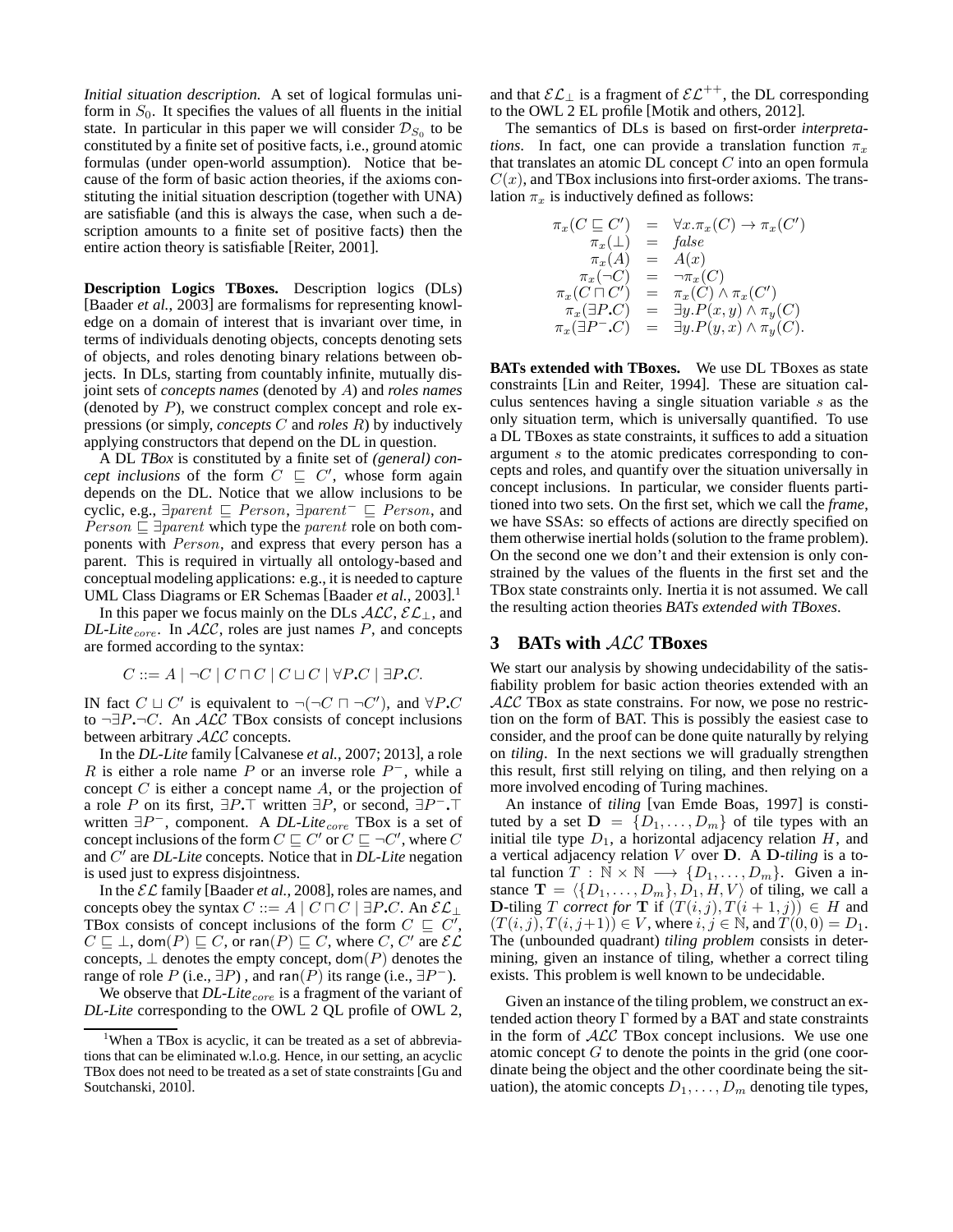plus auxiliary ones  $PD_1, \ldots, PD_m$ , and one role Right to represent one dimension of the grid. There are no SSAs for the fluents  $D_k(x, s)$ ,  $k \in \{1, \ldots, m\}$ , but their values are implicitly defined via state constraints. For all the other we have SSA (they form the *frame*). We use a 0-ary action Up for the other dimension of the grid. The action  $Up$  is possible in every situation ( $Poss(Up, s) \equiv true$ ). Thus, we build the grid by using the structural component for  $Right$ , and the temporal component for Up.

$$
G \sqsubseteq \exists Right \sqcap \forall Right \mathcal{A} \tag{2}
$$

$$
G(x, do(a, s)) \equiv a = Up \land G(x, s) \tag{3}
$$

$$
Right(x, y, do(a, s)) \equiv a = Up \land Right(x, y, s) \quad (4)
$$

To deal with the tile types:

$$
D_k \sqsubseteq \neg D_h \qquad \text{for each } k, h \in \{1, \dots, m\}, k \neq h \quad (5)
$$

$$
G \sqsubseteq \bigsqcup_{k \in \{1, \dots, m\}} D_k \tag{6}
$$

To encode the horizontal adjacency relation, we use the DL concept inclusions:

$$
D_k \sqsubseteq \bigsqcup_{h:(D_k,D_h)\in H} \forall Right.D_h \qquad k \in \{1,\ldots,m\} \quad (7)
$$

To encode the vertical adjacency relation, we use a successor state axiom exploiting the vertical relation  $V$  and auxiliary fluents  $PD_h(x, s)$  that stand for "Tile  $D_h$  is possible at point  $(x, s)$ ", and a TBox concept inclusion stating that if tile  $D<sub>h</sub>$ is used then it must be "possible":

$$
PD_h(x, do(a, s)) \equiv a = Up \land \bigvee_{k:(D_k, D_h) \in V} D_k(x, s) \quad (8)
$$

$$
D_h \sqsubseteq PD_h \qquad h \in \{1, \dots, m\} \qquad (9)
$$

Finally for the initial situation, we have only two facts  $G(O_0, S_0)$  and  $D_1(O_0, S_0)$ , where  $O_0$  is an object constant. (The pair  $(O_0, S_0)$  represent the origin of the grid.)

**Theorem 1.** *Satisfiability of BATs extended with an* ALC *TBox as state constraints is undecidable.*

*Proof.* We use the above construction to show that existence of a correct tiling reduces to satisfiability of an extended BAT. Let T be an instance of the tiling problem and  $\Gamma$  the corresponding extended action theory.

First, we show how to construct from a correct tiling  $T$ for T a model  $M$  of  $\Gamma$ . The model  $M$  has only one action that interprets  $Up$ , has  $N$  as both the object and the situation domain, and is defined as follows:

•  $O_0^{\mathcal{M}} = 0$ ,  $S_0^{\mathcal{M}} = 0$ , and  $do(Up, s)^{\mathcal{M}} = 1 + s^{\mathcal{M}}$ ;

• Right<sup>M</sup> = {
$$
(x, x+1, y) | x, y \in \mathbb{N}
$$
};

- $G^{\mathcal{M}} = \{ (x, y) \mid x, y \in \mathbb{N} \};$
- $D_k^{\mathcal{M}} = PD_k^{\mathcal{M}} = \{(x, y) | T(x, y) = D_k\}.$

By definition, the correct tiling  $T$  respects the horizontal and vertical adjacency relations and the condition on the initial tile. It is easy to see that all axioms of  $\Gamma$  are satisfied in M.

Next, we show how to construct from a model  $M$  of  $\Gamma$ a correct tiling T for T. Specifically, to define  $T(x, y)$ , for  $x, y \in \mathbb{N}$ , let  $\sigma_y = do(Up, \cdots do(Up, S_0) \cdots)^{\mathcal{M}}$  be obtained by applying the  $Up$  action y times to the initial situation  $S_0$ , and let  $o_0, o_1, \ldots, o_x$  be objects such that  $o_0 = O_0^{\mathcal{M}}$ and  $(o_{i-1}, o_i, \sigma_y) \in Right^{\mathcal{M}}$ , for  $i \in \{1, ..., x\}$ . Then  $T(x, y) = D_k$ , where  $(o_x, \sigma_y) \in D_k^{\mathcal{M}}$ . Notice that *(i)* The specific choice of  $o_1, \ldots, o_x$  is irrelevant, since we quantify universally over the  $Right$ -successor (see axiom  $(7)$ ); *(ii)* there is a unique predicate  $D_k$  that is true for object  $o_x$ in situation  $\sigma_y$ , due to the disjointness axioms (5). It is easy to see that tiling  $T$  satisfies the horizontal and vertical adjacency relations, due to the axioms that encode such relations in  $\Gamma$  (in particular, axioms (7), (8), and (9)), and the initial tile condition. Hence, tiling  $T$  is correct.  $\Box$ 

#### **4 BATs with** AL **TBoxes**

We now turn to the simpler DL  $AL$ , which is a fragment of ALC where disjunctions and qualified existential are not allowed and negation is applied only to atomic concepts.  $AL$  concepts are build according to the following syntax:  $C ::= A \mid \neg A \mid C \sqcap C \mid \exists R \mid \forall R.C.$  Because of syntactic restrictions in  $AL$ , in the encoding developed above for  $ALC$ , the DL inclusion axioms (6) and (7) are not in AL. However, they can be reformulated in  $AL$ .

For axiom (6), it is immediate to observe that it is logically equivalent to the  $AL$  axiom:

$$
\bigcap_{k \in \{1, \dots, m\}} \neg D_k \sqsubseteq \neg G \tag{10}
$$

To encode the horizontal adjacency relation in  $AL$ , instead of concept inclusions (7), we introduce new auxiliary concepts  $A_k$ , one for each  $D_k$ , and use the following  $2m$  DL concept inclusions, where  $k, h \in \{1, \ldots, m\}$ :

$$
\bigcap_{h:(D_k,D_h)\in H}\neg A_h\sqsubseteq \neg D_k\qquad(11)
$$

$$
A_h \sqsubseteq \forall Right.D_h \qquad \forall Right.D_h \sqsubseteq A_h \tag{12}
$$

**Theorem 2.** *Satisfiability of BATs extended with an* AL *TBox as state constraints is undecidable.*

*Proof.* The claim follows immediately from Theorem 1, by observing that the new axioms (10), (11), and (12) are logically equivalent to the axioms (6), (7) that they replace.  $\Box$ 

# **5 Local Effect, Context-Free BATs with Lightweight DLs TBoxes**

Next we consider TBoxes expressed in lightweight DLs. We show undecidability of satisfiability when state constraints are formulated in *DL-Lite*<sub>core</sub>, the simplest logic of the *DL*-*Lite* family [Calvanese *et al.*, 2007]. The result holds also for  $\mathcal{EL}_\perp$ . Moreover, while until now we have not considered restrictions on the form of the BAT itself, we show that undecidability holds even for BATs that are local effect [Vassos *et al.*, 2008] and context-free [Reiter, 1991].

We exploit a reduction from the halting problem for Turing machines (TMs), relying on the fact that every TM can be transformed into the following variant. The machine starts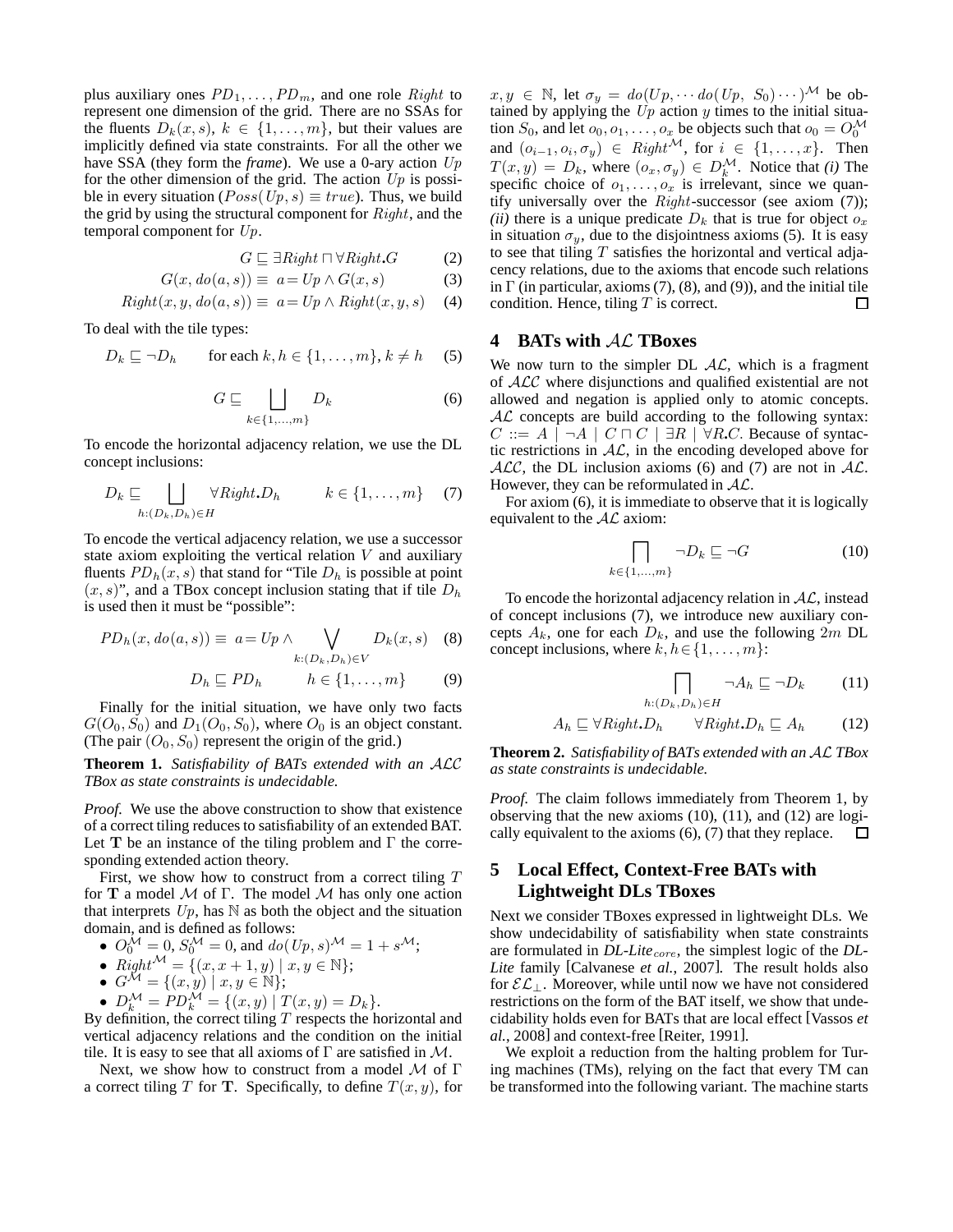with a blank tape that is infinite in both directions. Initially, the machine's head scans some cell on the tape, and we name this cell 0. If the given machine ever halts in some new cell, then it enters the special halting state. The fluents are the following: (1)  $Value(c, v, s)$ , stating that the alphabet symbol in tape cell c is v in s. (2)  $State(q, s)$ , stating that the machine's state is q in s. (3)  $Scan(c, s)$ , stating that the machine's head is scanning tape cell c in s. (4)  $Next(l, r, s)$  relating adjacent cells in the tape (hence represents the tape), and stating that cell  $l$  is the one immediately to the left of cell  $r$  in  $s$ . (5)  $VT(x, s)$ , stating that x is a tape cell belonging to the portion of the tape visited so far, in s. (6)  $NT(x, s)$  (disjoint from  $VT$ ), stating that x is a (non-visited) tape cell (immediately) beyond the visited portion of the tape in s. (7)  $Halt(x, s)$ , stating that the TM halts at cell  $x$  (entering the halting state, encoded by the constant  $Q_H$ ) in s.

For each particular TM, we assume it is specified by a finite set of situation independent facts  $TM(q_1, v_1, q_2, v_2, m)$ encoding the TM transitions. Hence,  $q_1$ ,  $q_2$  range over the (finitely many) TM states,  $v_1$ ,  $v_2$  range over the (finitely many) tape alphabet symbols, and m ranges over  $\{L, R\}$ . <sup>2</sup>

There are three actions, all encoding the TM transitions, but taking into account the position of the head with respect to the visited portion of the tape. Action  $Trans(l, c, r, q_1, v_1, q_2, v_2, m)$  means that the TM scanning symbol  $v_1$  in tape cell c when in state  $q_1$ , enters state  $q_2$ , writes tape symbol  $v_2$  to cell c (possibly replacing symbol  $v_1$  that was there previously) and the head makes transition  $m$  to another cell by moving either left or right. Cells  $l$  (read as "left of the current cell") and  $r$  (read as "right of the current cell") are adjacent to c. Actions  $TransL(1, l, c, r, q_1, v_1, q_2, v_2)$  and  $TransR(l, c, r, rr, q<sub>1</sub>, v<sub>1</sub>, q<sub>2</sub>, v<sub>2</sub>)$  are similar to *Trans*, but take into account that the head is positioned on the left (resp., right) border of the portion of the tape visited so far and the move is just outside the current border. Moreover, an additional adjacent cell  $ll$  (resp.,  $rr$ ) is remembered for setting the new border when TransL (resp., TransR) become possible. The encoding as an extended action theory is as follows.

*Precondition Axioms*: Let the TM have a transition  $(q_1, v_1) \xrightarrow{m} (q_2, v_2)$ , i.e.,  $TM(q_1, v_1, q_2, v_2, m)$  holds, where  $m \in \{L, R\}$ , and let the tuple  $\langle l, c, r \rangle$  represent a block of three consecutive cells centered around the cell  $c$  under the machine's head. The action  $Trans(l, c, r, q_1, v_1, q_2, v_2, m)$ is possible in situation  $s$  iff the TM is in state  $q_1$ , the head is scanning cell  $c$ ,  $v_1$  is the alphabet symbol in  $c$ , the tape cells  $l$ ,  $c$ , and  $r$  are next to each other, and the position to which the head moves has been already visited. Actions  $TransL(l, l, c, r, q_1, v_1, q_2, v_2)$  (resp.,  $TransR(l, c, r, rr, q<sub>1</sub>, v<sub>1</sub>, q<sub>2</sub>, v<sub>2</sub>)$  are analogous, with the proviso that the move is to the left (resp., right) and the cell to which the head moves has never been visited before:

```
Poss(Trans(l, c, r, q_1, v_1, q_2, v_2, m), s) \equivTM(q_1, v_1, q_2, v_2, m) \wedge State(q_1, s) \wedge Scan(c, s) \wedgeValue(c, v_1, s) \wedge Next(l, c, s) \wedge Next(c, r, s) \wedge((m = L \wedge VT(l, s)) \vee (m = R \wedge VT(r, s)))Poss(TransL(l, l, c, r, q_1, v_1, q_2, v_2), s) \equivTM(q_1, v_1, q_2, v_2, L) \wedge State(q_1, s) \wedge Scan(c, s) \wedgeValue(c, v_1, s) \wedge Next(l, l, s) \wedge Next(l, c, s) \wedgeNext(c, r, s) \wedge NT(l, s)Poss(TransR(l, c, r, rr, q_1, v_1, q_2, v_2), s) \equivTM(q_1, v_1, q_2, v_2, R) \wedge State(q_1, s) \wedge Scan(c, s) \wedgeValue(c, v_1, s) \wedge Next(l, c, s) \wedge Next(c, r, s) \wedgeNext(r, rr, s) \wedge NT(r, s)
```
*Successor State Axioms* (all context-free): The Next fluent (and hence the tape) is preserved across situations:

$$
Poss(a, s) \rightarrow (Next(l, r, do(a, s)) \equiv Next(l, r, s))
$$

Cell x becomes visited only after a TransL or TransR action. Once a cell has been visited, it cannot become non-visited:

$$
Poss(a, s) \rightarrow (VT(x, do(a, s)) \equiv (\exists ll, c, r, q_1, q_2, v_1, v_2.(a = TransL(ll, x, c, r, q_1, v_1, q_2, v_2))) \vee (\exists l, c, rr, q_1, q_2, v_1, v_2.(a = TransR(l, c, x, rr, q_1, v_1, q_2, v_2))) \vee VT(x, s)
$$

Cell x becomes  $NT$  after a TransL or TransR transition over the border, and it ceases to be  $NT$  if the head visits it:

$$
Poss(a, s) \rightarrow (NT(x, do(a, s)) \equiv
$$
  
\n
$$
(\exists l, c, r, q_1, q_2, v_1, v_2.(a = TransL(x, l, c, r, q_1, v_1, q_2, v_2))) \vee
$$
  
\n
$$
(\exists l, c, r, q_1, q_2, v_1, v_2.(a = TransR(l, c, r, x, q_1, v_1, q_2, v_2))) \vee
$$
  
\n
$$
(NT(x, s) \wedge \neg \exists ll, l, c, r, rr, q_1, q_2, v_1, v_2.(a = TransL(ll, x, c, r, q_1, v_1, q_2, v_2)) \vee
$$
  
\n
$$
a = TransR(l, c, x, rr, q_1, v_1, q_2, v_2))))
$$

The head can scan only one cell at a time. The head will be scanning the tape cell x in  $do(a, s)$  iff it was scanning c in s and moves either left or right to the adjacent cell  $x$ :

$$
Poss(a, s) \rightarrow (Scan(x, do(a, s)) \equiv
$$
  
\n
$$
\exists ll, l, c, r, rr, q_1, q_2, v_1, v_2.(
$$
  
\n
$$
a = Trans(x, c, r, q_1, v_1, q_2, v_2, L) \vee
$$
  
\n
$$
a = Trans(l, c, x, q_1, v_1, q_2, v_2, R) \vee
$$
  
\n
$$
a = TransL(l, x, c, r, q_1, v_1, q_2, v_2) \vee
$$
  
\n
$$
a = TransR(l, c, x, rr, q_1, v_1, q_2, v_2)))
$$

The SSAs for the fluents  $State(q, s)$  consider that the TM goes into the state  $q$  by making a transition into this state, or it remains in state  $q$  if there is no transition out:

$$
Poss(a, s) \rightarrow (State(q, do(a, s)) \equiv
$$
  
\n
$$
\exists ll, l, c, r, rr, q_1, v_1, v_2, m.
$$
  
\n
$$
a = Trans(l, c, r, q_1, v_1, q, v_2, m) \vee
$$
  
\n
$$
a = TransL(l, l, c, r, q_1, v_1, q, v_2) \vee
$$
  
\n
$$
a = TransR(l, c, r, rr, q_1, v_1, q, v_2)) \vee
$$
  
\n
$$
(State(q, s) \wedge \neg \exists ll, l, c, r, rr, q_1, v_1, v_2, m.
$$
  
\n
$$
a = Trans(l, c, r, q, v_1, q_1, v_2, m) \vee
$$
  
\n
$$
a = TransL(l, l, c, r, q, v_1, q_1, v_2))
$$
  
\n
$$
a = TransR(l, c, r, rr, q, v_1, q_1, v_2))
$$

The SSA for  $Value(v, c, s)$  is very similar to the one for

<sup>&</sup>lt;sup>2</sup>Note that the predicate  $TM$  can be trivially transformed into a fluent, by asserting the TM transitions as facts in  $S_0$  that no action can change.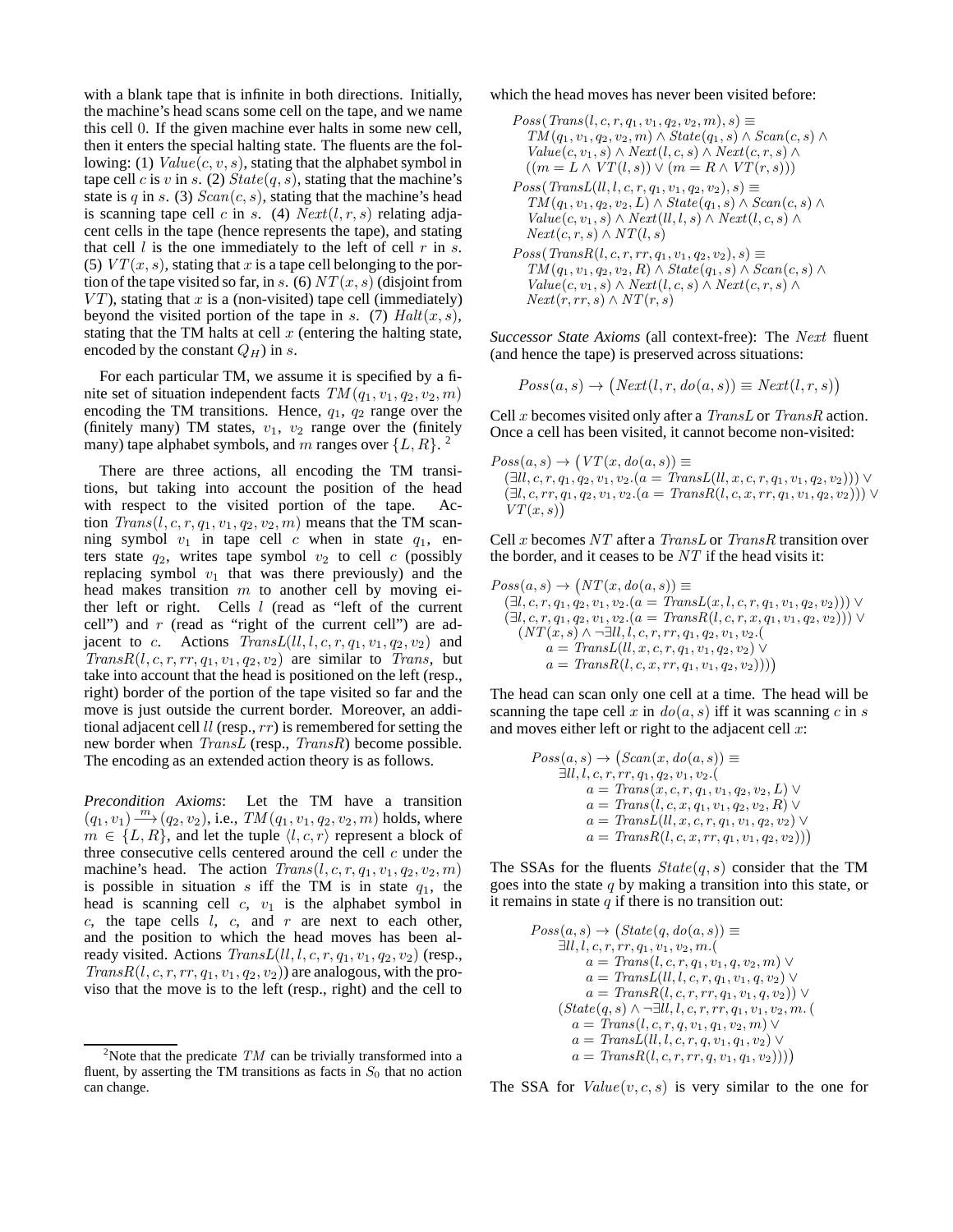$State(q, s)$ :

$$
Poss(a, s) \rightarrow (Value(c, v, do(a, s)) \equiv
$$
  
\n
$$
\exists ll, l, r, rr, q_1, v_1, q_2, m. (\na = Trans(l, c, r, q_1, v_1, q, v, m) \vee
$$
  
\na = TransL(l, l, c, r, q\_1, v\_1, q, v) \vee  
\na = TransR(l, c, r, rr, q\_1, v\_1, q, v)) \vee  
\n
$$
(Value(c, v, s) \wedge \neg \exists ll, l, r, rr, q_1, v_1, q_2, m. (\na = Trans(l, c, r, q_1, v_1, q, v, m) \vee
$$
  
\na = TransL(l, l, c, r, q\_1, v\_1, q, v) \vee  
\na = TransR(l, c, r, rr, q\_1, v\_1, q, v))))

The next axiom states that the TM halts when it enters state  $Q_H$ .

$$
Poss(a, s) \rightarrow (Halt(x, do(a, s)) \equiv \exists ll, l, c, r, rr, q_1, v_1, v_2.(
$$
  
\n
$$
a = Trans(x, c, r, q_1, v_1, Q_H, v_2, L) \vee
$$
  
\n
$$
a = Trans(l, c, x, q_1, v_1, Q_H, v_2, R) \vee
$$
  
\n
$$
a = TransL(l, x, c, r, q_1, v_1, Q_H, v_2) \vee
$$
  
\n
$$
a = TransR(l, c, x, rr, q_1, v_1, Q_H, v_2))).
$$

*TBox* (formulated in *DL-Lite<sub>core</sub>*):

| Scan<br>VT. | -⊑. | VT<br>$\Box$ $\neg NT$ | $\exists Next^-$<br>$\exists Next$ | $\Box$ $\exists Next$<br>$\Box$ $\exists Next^{-}$ |
|-------------|-----|------------------------|------------------------------------|----------------------------------------------------|
| Halt        |     | $\Box \neg VT$         |                                    |                                                    |

*Initial situation description:* It includes only the following positive facts<sup>3</sup>:

 $Scan(0, S_0), Value(0, B, S_0), Next(-1, 0, S_0),$  $Next(0, 1, S_0), \, NT(-1, S_0), \, NT(1, S_0), \, State(Q_0, S_0)$ 

The extended action theory above guarantees that in every model, there is a possibly infinite sequence of transitions corresponding to the TM transitions. As these transition occur, they force the existence of an expanding sequence of objects, correctly corresponding to the tape cells, connected by the Next relation<sup>4</sup>. These objects and their properties are preserved by the solution to the frame problem provided by the SSAs. In the case where the TM never halts, we get an unbounded tape. On the other hand, if the TM enters the halting state, we get a contradiction due to the fact that the object representing the tape cell under the head is forced to become simultaneously an instance of *Halt* and *VT*, which are disjoint. Hence, we get that the action theory above is satisfiable if and only the TM never halts. Note that *all fluents* are determined by the SSAs, i.e., are in the *frame*. This means that it is undecidable even to determine whether SSAs are consistent with TBox state constraints.

**Theorem 3.** *Satisfiability of local effect, context free BATs* extended with a DL-Lite<sub>core</sub> TBox as state constraints is un*decidable.*

The construction can be modified to prove undecidability also for  $\mathcal{EL}_\perp$ . The main difference is that, due to the lack of inverse roles, we need to work with a TM whose tape is infinite in only one direction, requiring more bookkeeping to deal with the beginning of the tape.

**Theorem 4.** *Satisfiability of local effect, context free BATs extended with an* EL<sup>⊥</sup> *TBox as state constraints is undecidable.*

We observe that [Reiter, 2001] separates action executability (possible situations) from satisfiability. To do so, it uses a variant of SSAs that are not conditioned on Poss. In this case, undecidability of satisfiability cannot be shown along the lines above. However, an analogous construction can be used to show that the executability problem, which focuses only on possible actions, remains undecidable. Obviously, if the theory is inconsistent checking executability makes no sense.

#### **6 Conclusion**

In this paper, we have shown that the simplest kind of situation calculus action theories (context free and local effect BATs) extended with state constraints TBoxes expressed in the simplest DLs, even for the simplest form of reasoning (satisfiability) become undecidable. From our constructions it appears that the source of these undecidability results is the very solution to the frame problem, as provided by the SSAs in BATs, combined with the possibility of having in the TBox cyclic assertions. The latter is a crucial feature in description logic ontologies, which however may enforce the existence of infinitely many new objects in the state. It remains to be seen if limiting TBoxes to even less expressive ontology languages would preserve decidability. In particular, we observe that in all our proofs, we use TBoxes with cycles involving assertions of the form  $A \subseteq \exists R$ . If we disallow these constraints, e.g., by restricting the TBox language to (the DL fragment of) RDFS [Franconi *et al.*, 2013], we break the crux of the above undecidability proofs, and potentially decidability can be regained.<sup>5</sup>

In general, the results in this paper call for alternative approaches in combining actions and ontologies, such as those in [Liu *et al.*, 2006; Eiter *et al.*, 2008; Yehia and Soutchanski, 2012]. One approach that has been proved quite robust in combining temporal logics and description logics is the one based on applying temporal operators only to description logic *axioms*. This is related to the so-called *Levesque's functional view* of KBs [Levesque, 1984], which sees a KB (the ontology) as a system that allows for two kinds of operations: ASK, which returns the (certain) answer to queries, and TELL, which produces a new KB as the result of the application of an atomic action (this is also related to update [Winslett, 1988]). In particular approaches like [Baader *et al.*, 2012; Calvanese *et al.*, 2011] demonstrate that under this view even verification of sophisticated temporal properties (e.g., formulated in first-order based variants of the mu-calculus) over ontologies, ranging from lightweight to very expressive ones, becomes decidable under interesting

 $3By$  UNA, all finitely many constants, including those in the situation independent facts encoding  $TM(\cdots)$ , are pairwise disjoint.

<sup>&</sup>lt;sup>4</sup>Notice that, besides the part correctly encoding the TM computation, the model may contain also spurious objects and tuples.

<sup>&</sup>lt;sup>5</sup>Cycles involving assertions of the form  $A \sqsubseteq \exists R$  allow for generating infinite chains of objects. Notice, however, that all the DLs we considered here, when taken in isolation, have the *finite model property*: that is even if there exists an infinite model formed by chains, there are other models in which these chains are actually finite loops. We use inertia embedded in the SSAs to indirectly disallow such finite loops.